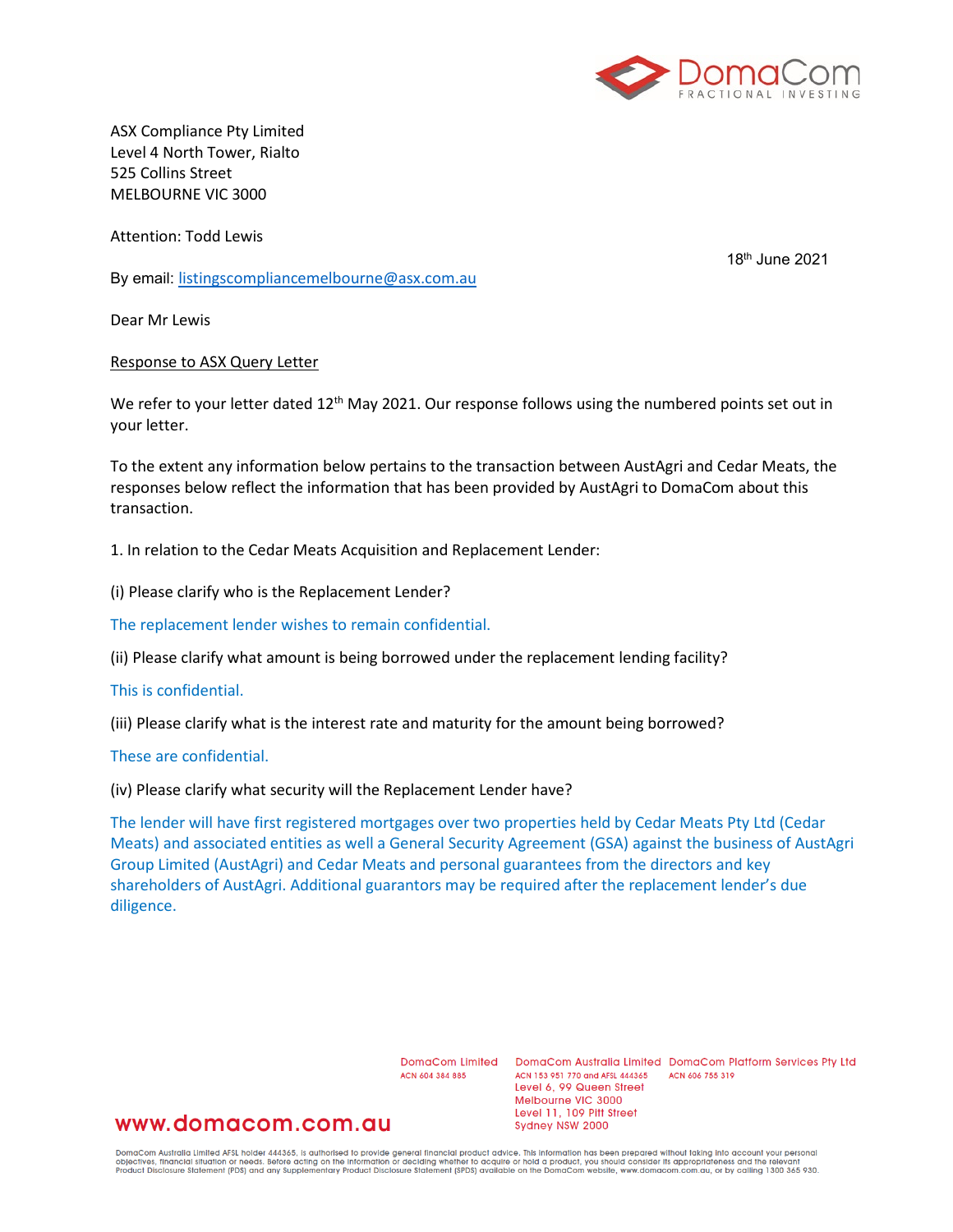(v) Please explain that if less than the full amount of the purchase price for Cedar Meats is debt-funded via the Replacement Lender, how is the balance of the purchase price for the Cedar Meats Acquisition being funded?

There is no shortfall. There is a vendor finance component which will be delivered by the sale of the Brooklyn property.

(vi) Please clarify what are the conditions precedent for the loan and settlement of the purchase of Cedar Meats?

The key conditions precedent for the final payment in the settlement will be:

- The completion of a revised market valuation of the underlying properties no less than the amount specified in the signed Term Sheet.
- Completion of financial and legal due diligence by financiers
- Completed lease agreements for the two underlying properties.

(vii) Will DCL have any obligations and/ or exposure to this loan? Please provide details.

DomaCom Limited and its subsidiaries have no obligation or exposure to this loan.

(viii) Please clarify if there is there a deadline for completion of the acquisition of Cedar Meats?

There is no firm deadline for the acquisition of Cedar Meats. DomaCom plan to extend the timeframe for the arrangements with AustAgri, the proposed Scheme of Arrangement and formation of the Sub-Fund whilst the purchase agreement between AustAgri and Cedar Meats is still in effect and both parties are engaged in reaching a settlement. We do not expect that this will extend past June  $30^{th}$  2021.

(ix) Please clarify if the \$7m deposit is refundable if the acquisition does not proceed?

AustAgri have legal advice indicating that the \$7 million deposit would be refundable.

(x) Please explain how further acquisitions by AustAgri are proposed as well as to be funded?

Assuming AustAgri is acquired by a DomaCom sub-fund, it is anticipated that subsequent acquisitions will be funded by a combination of equity and debt components as commercially appropriate. The equity component will be funded via the issuance of a Supplementary Product Disclosure Statement (SPDS) that would be issued as part of the terms of the DomaCom Fund Product Disclosure Statement (PDS). The DomaCom Fund is a registered managed investment scheme setup to specifically allow for this activity.

(xi) What contribution and/ or security would DCL be expected to provide in relation to future acquisitions by AustAgri?

# None

2. In relation to the AustAgri Transaction and the allegations raised in the ACA Segment: (i) Please clarify who are AustAgri's directors, major shareholders and their relationship (if any) to DCL?

# The Directors of AustAgri are:

- Alan Hessel Schmidt
- Narinder Bahl
- Andrew Chan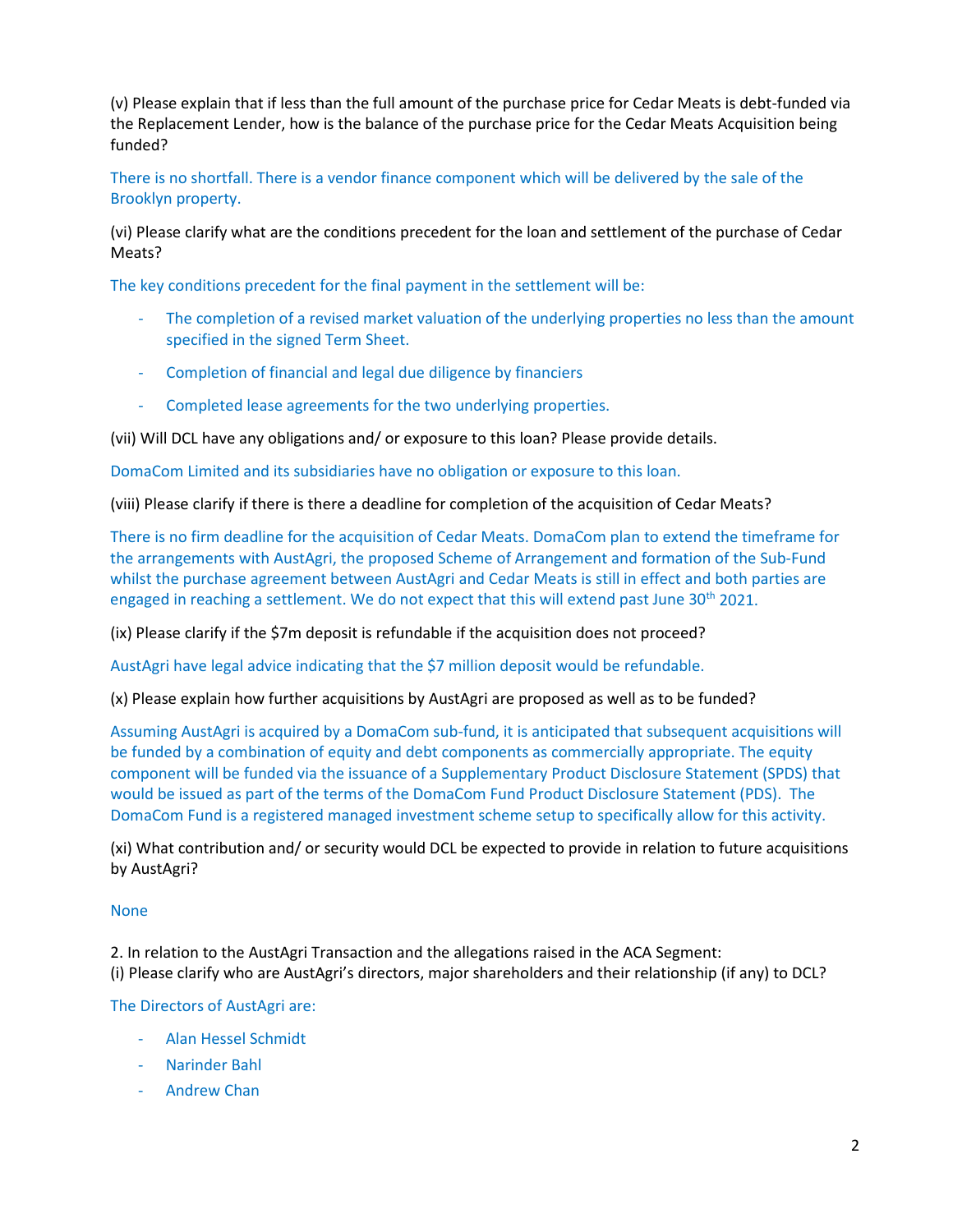Also, Paul Fielding is now the sole director of key AustAgri subsidiary Global Meats Exports Pty Ltd. There is no relationship between these directors and DomaCom Limited or any of its subsidiaries.

| <b>Name</b>                                   | % Ownership | <b>Beneficial Owner</b>          |
|-----------------------------------------------|-------------|----------------------------------|
| International Capital Group Australia Pty Ltd | 19.12%      | <b>Paul Fielding</b>             |
| <b>Simply Brilliant Pty Ltd</b>               | 9.95%       | Tony D'Anna & associate entities |
| First Class Property Group Pty Ltd            | 9.45%       | <b>Tony Rifat</b>                |
| Wisteria Schmidt Pty td                       | 3.63%       | Alan Schmidt                     |
| <b>Bahl Empire Pty Ltd</b>                    | 3.38%       | Narinder Bahl                    |

The major shareholders of Austagri are:

Other than a small (0.20%) holding in DCL by an AustAgri shareholder, there is no relationship between any of these shareholders and the DomaCom Fund, DomaCom Limited or any of its subsidiaries.

(ii) Noting DCL's announcement on 4 September 2020 included information about the nature of AustAgri, please clarify what business AustAgri currently conducts?

An AustAgri subsidiary has a contract to purchase Cedar Meats for which a \$7 million deposit has been paid and further working capital payments taking the total payments made to \$9.41 million. The Cedar Meats transaction includes the purchase of two Cedar Meats properties being the abattoir in Brooklyn and the cold storage property in Footscray.

Otherwise, the non-material nature of DomaCom's comments in the first paragraph on page two of its ASX announcement 'DomaCom announces \$3.6m placement as part of a \$16.6m recapitalisation proposal with potential \$300m additional FUM' dated 4 September 2020 <sup>[1](#page-2-0)</sup>is outlined below.

DCL acknowledges that statements made in the first paragraph on page two of the September Announcement concerning the operations and assets of AustAgri Group Limited (AAGL) were partially inaccurate.

Although it is evident that the intention of this paragraph was to refer to a state of affairs that would exist if the acquisition of Cedar Meats by AAGL and the acquisition of AAGL by a DomaCom sub-fund were to complete, DCL accepts that AAGL does not currently have active operations in dairy, fresh milk, milk powder and infant formula, the export of livestock and chilled beef and lamb. DCL understands from AAGL that each of these businesses form part of the "paddock to plate" acquisition strategy referred to in the relevant paragraph which, once completed, are expected to result in AAGL holding assets valued in the region of \$300 million.

DCL does not consider that the above position gives rise to a material inaccuracy requiring publication of a corrective announcement under Listing Rule 3.1 for at least the following reasons:

1. There is no relationship between the operations or assets of AAGL and the revenue DCL expects to receive from the proposed transaction. DCL revenue is primarily a factor of the value of funds under management within the DomaCom Fund and separately agreed fee arrangements (such as the arrangement entered into with AAGL to pay a minimum annual fee of \$2.6million);

<span id="page-2-0"></span><sup>1</sup> A statement in substantially similar terms was repeated in an announcement made by DCL on 21 December 2020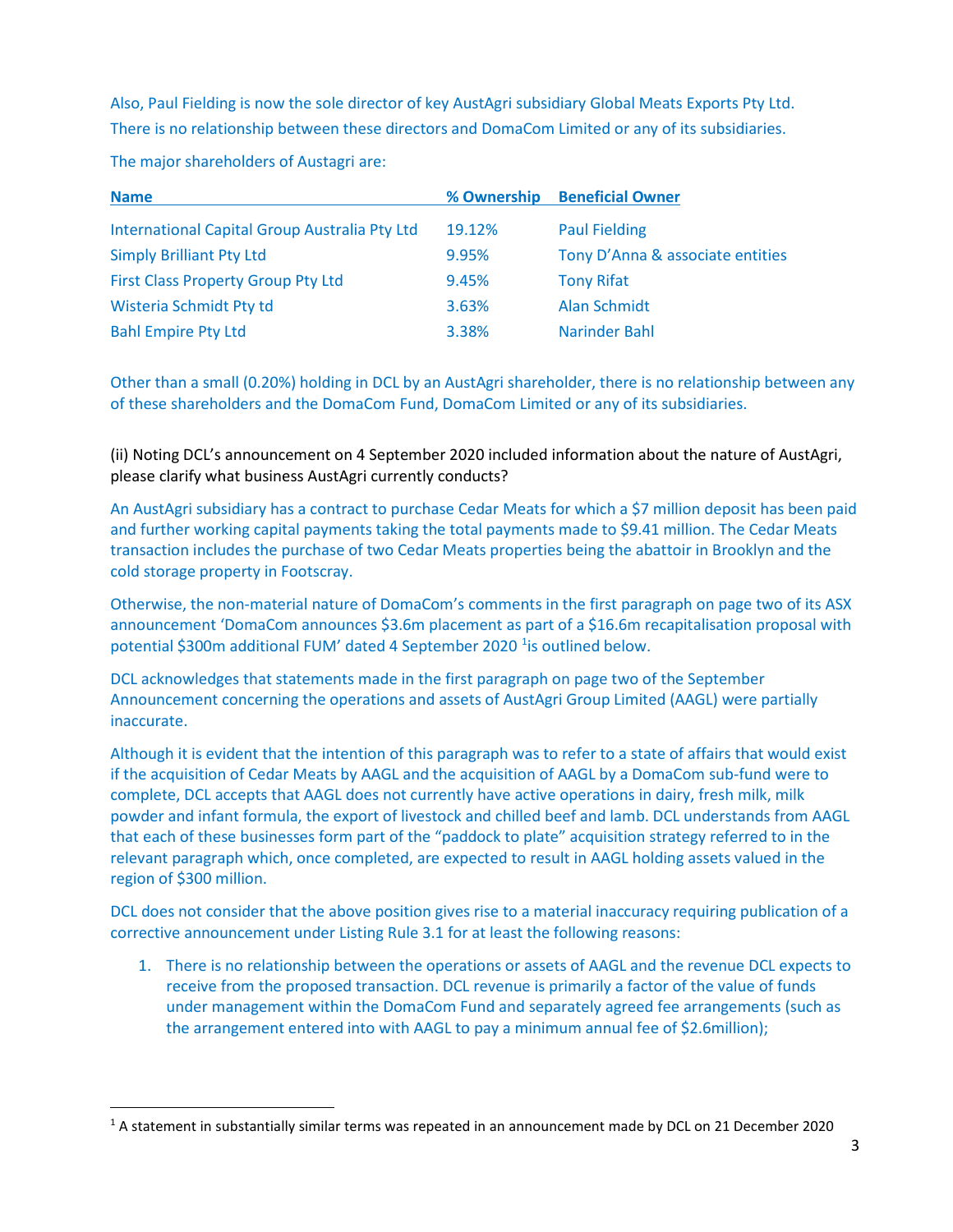- 2. The relevant statements were provided by way of background only and to provide further context to investors in relation to the primary subject matter of the September Announcement;
- 3. The DCL share price did not materially change following the release of the September Announcement. In these circumstances, it may reasonably be inferred that the September Release did not in itself have a material effect on the price or value of DCL's securities (let alone, the specific statement that were not accurate, as noted above);
- 4. The actual closing price on 19 August 2020 prior to entering the trading halt and the subsequent  $4<sup>th</sup>$ September 2020 announcement was 8.0 cents and reached a high of 9.5 cents on 4<sup>th</sup> September 2020 and 10.0 cents on 7<sup>th</sup> September. This price movement is not material for DCL and has occurred on numerous occasions since the company listed; and
- 5. The trading volume for the days after the  $4<sup>th</sup>$  September 2020 was significantly higher than normal which the company believes is reasonable given the material announcement of a successful \$3.6 million placement and a potential transaction with a \$13 million minimum fee.

(iii) Please clarify what are the AustAgri assets and liabilities (if any) being acquired by DCL as part of the AustAgri Transaction?

No assets or liabilities are being acquired by DCL.

(iv) Pleases clarify what fees DCL will receive to manage the asset(s) of AustAgri.

DCL's subsidiary, DomaCom Australia Limited, will receive 0.88% of the value of the DomaCom sub-fund that will own 100% of the shares issued by AustAgri with a minimum annual fee of \$2.6 million plus GST.

(v) Pleases provide a summary of the main commercial terms of the AustAgri Transaction including those relating to DCL's expectation of earning an annual fee of a minimum of \$2.6 million per annum based solely on the ownership of Cedar Meats by AustAgri.

- A newly-established DomaCom sub-fund will acquire 100% of the issued shares in AustAgri by way of scheme of arrangement undertaken by AustAgri;
- As consideration for the acquisition of AustAgri by the DomaCom sub-fund, AustAgri shareholders will receive 1 unit in the DomaCom sub-fund for every 1 Austagri share held;
- DomaCom Australia Limited, will receive 0.88% of the value of the DomaCom sub-fund that will own 100% of the shares issued by AustAgri with a minimum annual fee of \$2.6 million plus GST for a period of 5 years;
- DomaCom will issue 100,000,000 DomaCom shares to AustAgri shareholders in recognition of the minimum \$13,000,000 in revenue over a five year period that is expected to be delivered to DomaCom for management of the relevant DomaCom sub-fund;
- Implementation of the proposal is subject to the following conditions:
	- o satisfactory completion of the acquisition of Cedar Meats by AustAgri;
	- o satisfactory completion of legal and financial due diligence by DomaCom and AustAgri;
	- o AustAgri shareholder approval of the scheme of arrangement;
	- o DomaCom shareholder approval for the proposed issue of shares to AustAgri shareholders and the proposed acquisition of AustAgri by the DomaCom sub-fund; and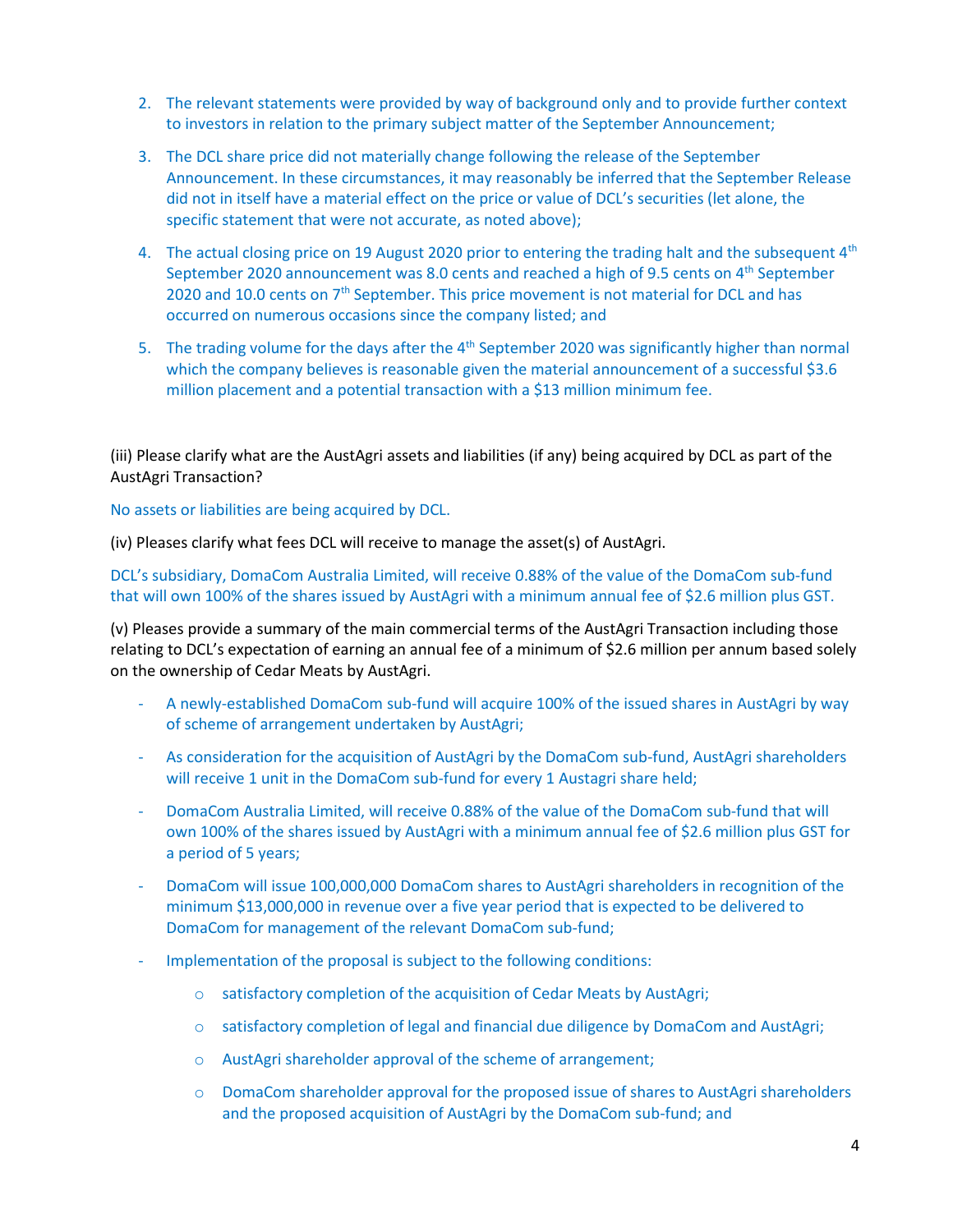o parties obtaining all necessary ASX waivers, rulings or approvals,

(collectively, the Conditions);

- if any of the Conditions are not fulfilled, implementation of the proposal will not proceed; and
- following fulfilment of the Conditions, it was proposed that Phillip Pryor, Managing Director of AustAgri, will be appointed to the Board of DomaCom. As Phillip Pryor is no longer AustAgri CEO, it is anticipated that AustAgri will nominate an alternative appointment.
- DomaCom has copies of historic audited accounts from Cedar Meats for the last 2 years with net profits in the previous financial years that demonstrate that AustAgri will have capacity to pay the \$2.6 million fee DomaCom just from this first acquisition.
- In addition, DomaCom has been provided with unaudited accounts for the current financial year that indicate a deterioration in performance incurring a loss for the 8 months to February 2021. We believe that this was partly due to a combination of the COVID-19 outbreak and the impact of a reduction in working capital as a result of the delay in settlement of the acquisition.
- Part of the financing strategy is to sell & lease back the two properties that are part of the transaction to repay the transaction loans which include the interest as a balloon payment on repayment of the loans. Thus there will be no ongoing requirement to pay interest - just the ongoing lease payment.
- The independent due diligence that will be completed subsequent to the acquisition will include a review of normalised financial performance once interest and family payments are excluded and working capital (including lease payments) has been increased. Any ongoing capital expenditure needs will also be included in the due diligence review.
- We note that there are no ongoing Work Health & Safety (WHS) or Occupational Health & Safety (OH&S) investigations (or similar) following the COVID-19 outbreak at the Cedar Meats factory in 2020, and there have been no WHS/OH&S fines or penalties (or similar) as a result of the outbreak.

(vi) What are the remaining conditions precedent to be satisfied before the AustAgri Transaction is completed?

The remaining conditions are as follows:

- Satisfactory completion of financial and legal due diligence by DomaCom of AustAgri.
- The completion of a revised market valuation of the underlying properties;
- The Scheme of Arrangement by AustAgri shareholders to approve the transition into the DomaCom Fund; and
- A refresh of the approval of the AustAgri transaction by DCL shareholders at an EGM to be held in July 2021.

(vii) Please clarify how AustAgri shareholders realise value by accepting units in the DCL Sub-Fund in exchange for their shares in AustAgri.

Assuming that the transaction between the AustAgri shareholders and DomaCom completes:

The key value accretion strategy for AustAgri shareholders is that by being on the DomaCom platform with the enhanced governance structures will allow the company to be able to raise equity and debt much easier going forward and thus be able to implement its "roll up" strategy.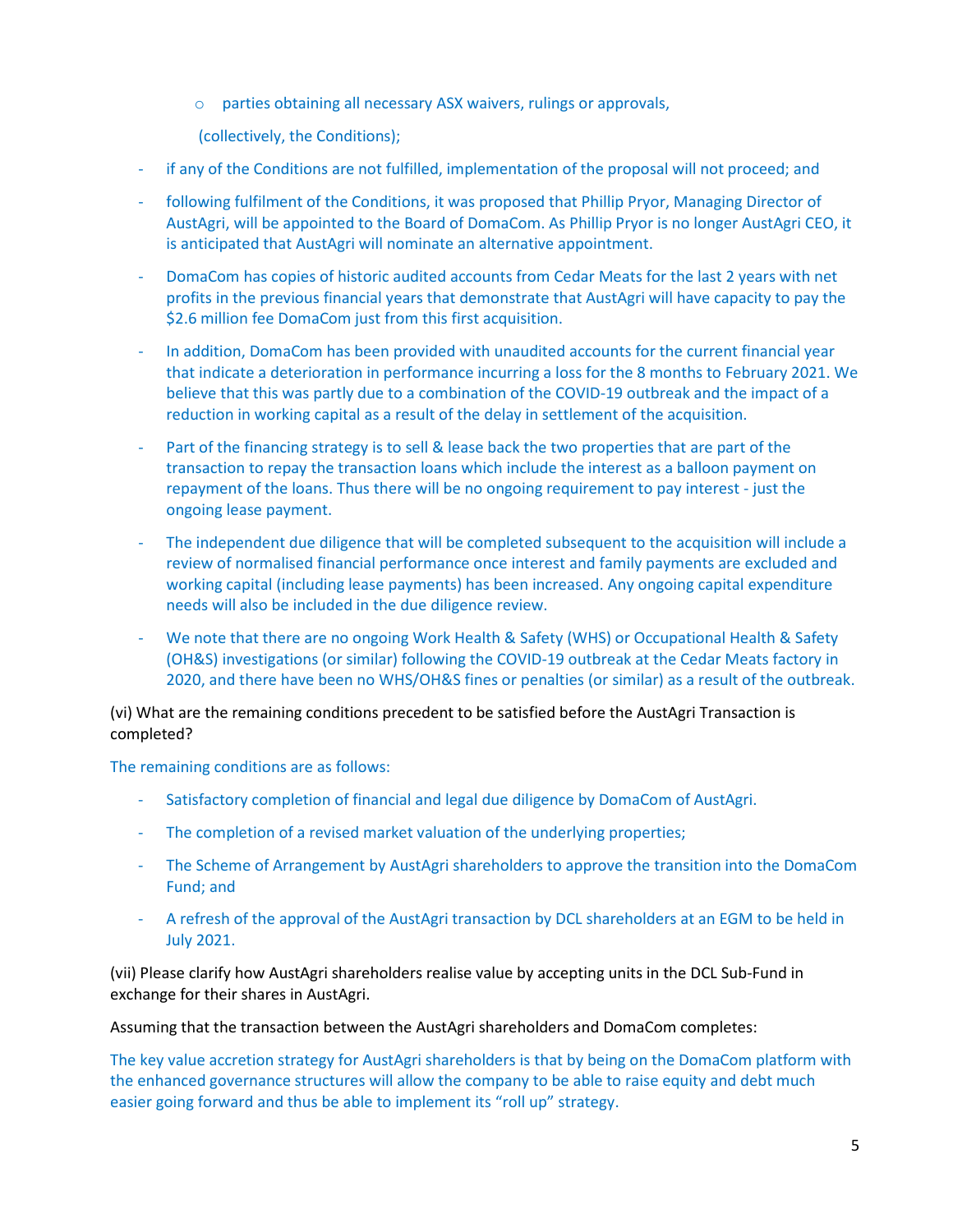Based on an Information Memorandum dated 2<sup>nd</sup> June 2020 for an offer of converting preference shares and options to sophisticated and professional investors and discussions with AustAgri the short-term strategy for the company is as follows:

- AustAgri will expand Cedar meats Lamb and goat business with acquisition of several other beef & pork businesses which will enable AustAgri to be able to bid for supermarket business to be the sole protein provider;
- One of the subsequent companies intended to be acquired by AustAgri has a distribution Heads of Agreement with a 300+ supermarket chain that will greatly increase the sales of the underlying business, and
- The distribution Heads of Agreement is expected to result in a significantly increased revenue and EBIT for AustAgri through providing an additional significant distribution channel for Cedar Meats and the planned subsequent acquisitions by AustAgri which is expected deliver an enhanced return to AustAgri shareholders.

The medium-term strategy for AustAgri is that over the next 3 years it will seek to build a portfolio of assets in the agricultural/food space that will result in an attractive and growing EBIT.

AustAgri will then target an IPO on the ASX once they have established trading/profit history so that they will get the valuation uplift when unlisted companies list on the ASX.

If AustAgri were to list before the expiry of the 5-year minimum term, they would be required to pay the termination fee of the remaining portion of the \$13 million minimum fee due to DomaCom.

(viii) Please clarify whether the DCL Sub-Fund will be newly incorporated or does it already exist?

This will be a new sub-fund that will be created if all AustAgri shareholders accept a scheme of arrangement to exchange their shares for units in the newly created sub-fund.

(ix) Please clarify what percentage of units in the sub-fund will be owned by DCL after the issue of units to AustAgri shareholders?

None. DomaCom will not own any units.

(x) Please clarify what form of return will AustAgri shareholders receive as unitholders in the DCL Sub-Fund?

They will receive the net income distributed by AustAgri Ltd less our \$2.6 million fee. Additionally, they will receive any capital gain (or loss) based on the future valuations of the underlying assets in the sub-fund.

(xi) Please explain how entering into the AustAgri transaction is intended to generate returns for DCL shareholders.

This will increase our annual revenue from just over \$400K to over \$3 million per year which takes the company much closer to breakeven and significantly reduces the need for future capital raisings.

3. Please confirm that DCL is complying with the Listing Rules and, in particular, Listing Rule 3.1.

We confirm we are complying with the Listing rules and, in particular Listing Rule 3.1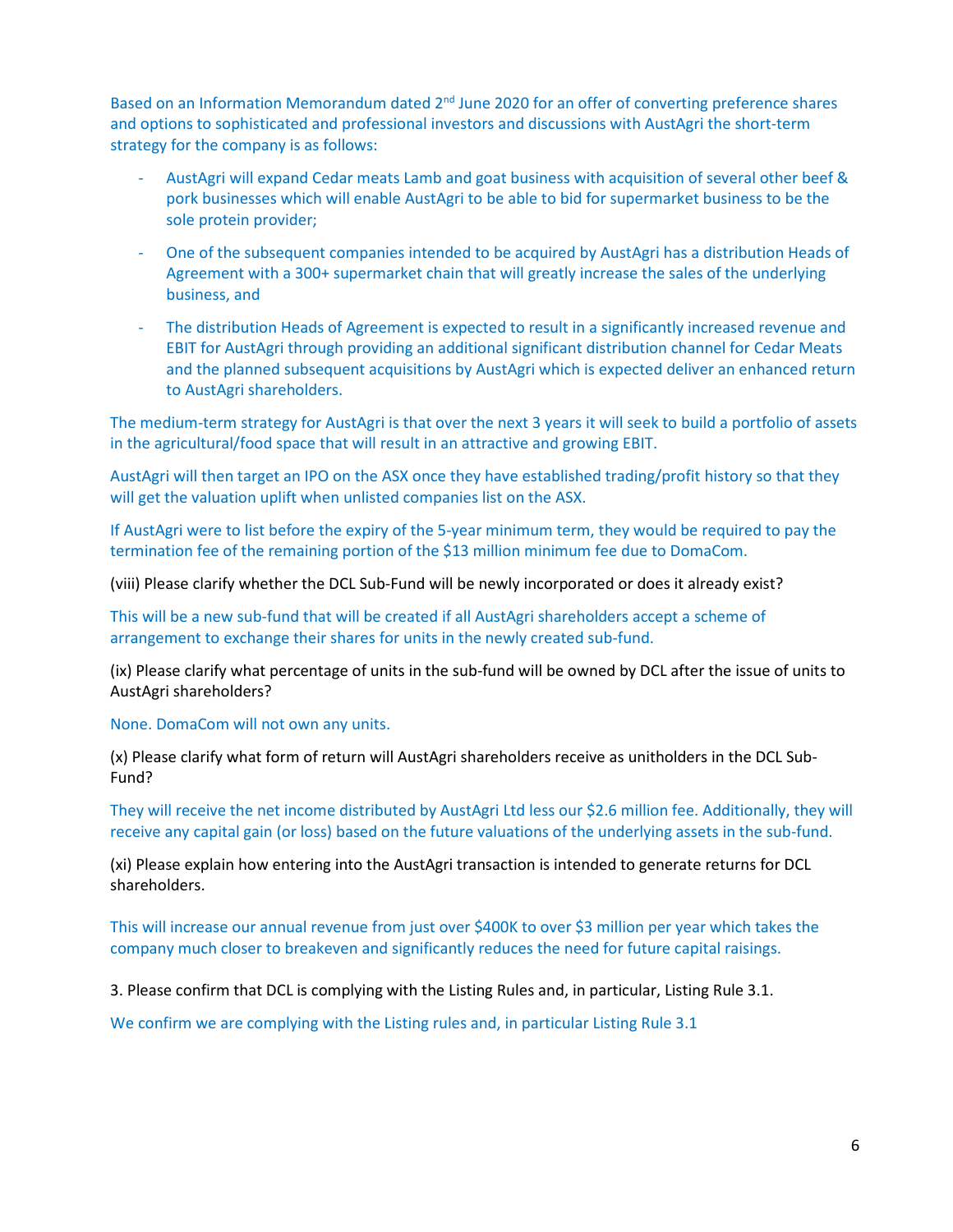4. Please confirm that DCL's responses to the questions above have been authorised and approved in accordance with its published continuous disclosure policy or otherwise by its board or an officer of DCL with delegated authority from the board to respond to ASX on disclosure matters.

We confirm that DCL's responses to the questions above have been authorised and approved by an officer of DCL with delegated authority from the board to respond to ASX on disclosure matters.

Yours sincerely

m

Philip Chard Company Secretary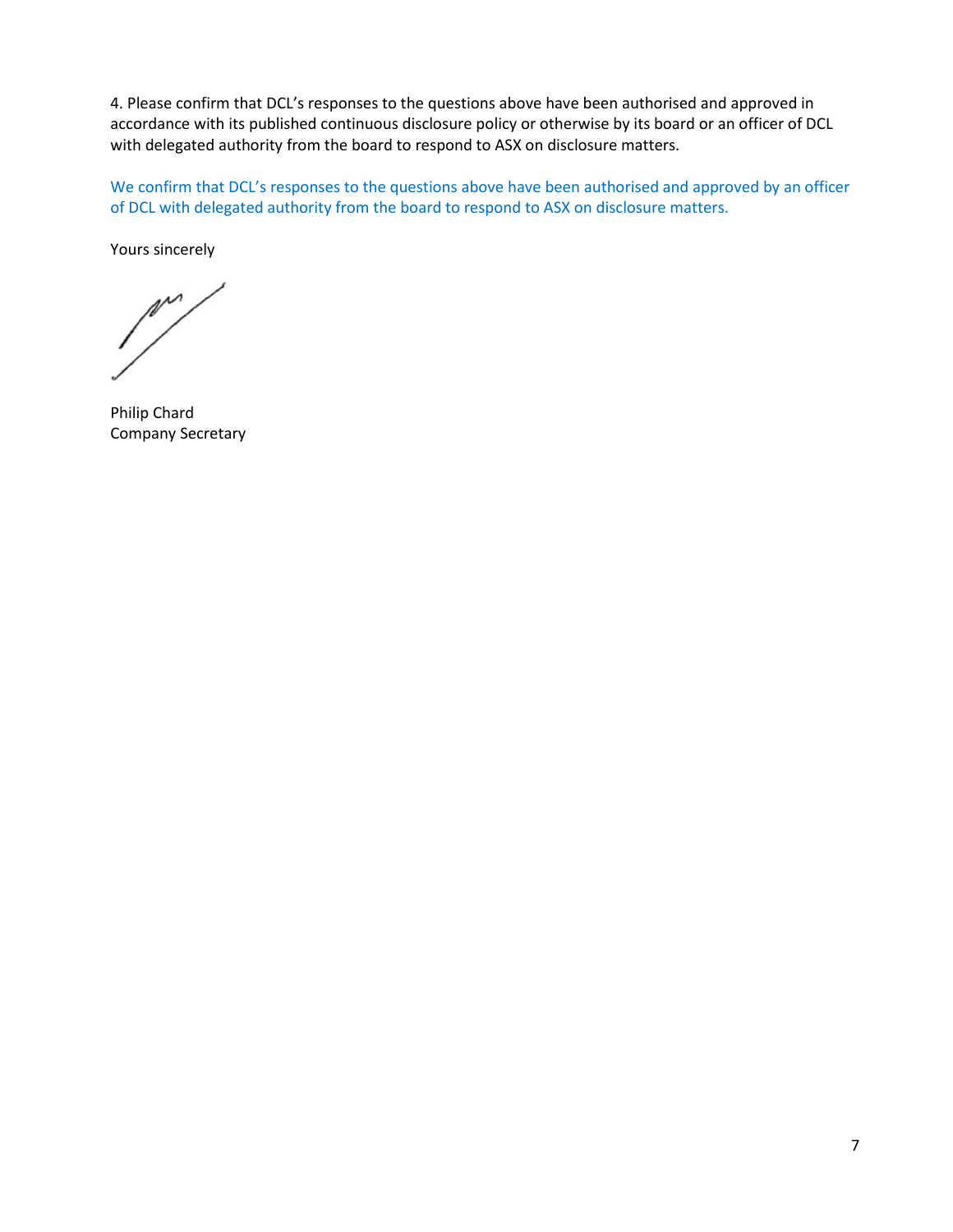

12 May 2021

Reference: ODIN34643

Mr Phillip Chard Chief Financial Officer and Company Secretary DomaCom Limited Level 6, 99 Queen Street Melbourne, VIC, 3000

By email:

Dear Mr Chard

## **DomaCom Limited ('DCL'): General – Aware Query**

#### ASX refers to the following:

ASX Limited ('ASX') refers to the following:

- A. DCL's announcement entitled "*DomaCom announces \$3.6m placement as part of a \$16.6m recapitalisation proposal with potential \$300m additional FUM*" lodged on the ASX Market Announcements Platform ('MAP') on 4 September 2020, disclosing:
	- (i) DCL's proposed acquisition of AustAgri Group Limited ("AustAgri") by way of a newly-established DCL managed sub-fund ("DCL Sub- Fund") acquiring 100% of the issued shares in AustAgri by a scheme of arrangement ("AustAgri Transaction").
	- (ii) DCL to receive \$13 million, or \$2.6 million per annum, in revenue over five years for management of the DCL Sub- Fund.
	- (iii) The nature of AustAgri's business as follows (emphasis added):

"*AustAgri is an unlisted public company with operations spanning dairy, fresh milk, milk powder and infant formula, as well as the export of livestock and chilled beef and lamb. AustAgri is currently in the process of completing the initial acquisitions of a "paddock to plate" series of businesses that range from farms, abattoirs, food processing and food distributions businesses with the initial value of the assets expected to be in the region of \$300 million. If completed, it is expected that the transaction will increase DomaCom's total Funds under Management (FUM) to approximately \$373 million."*

- B. DCL's announcement entitled "*DomaCom nears completion of AustAgri Transaction*" lodged on MAP on 1 April 2021, disclosing:
	- (i) Settlement of AustAgri's first acquisition being Cedar Meats Pty Ltd ("Cedar Meats"), which is expected to complete in the "next few weeks" ("Cedar Meats Acquisition").
- C. DCL's announcement entitled "*DomaCom March Quarter Update*" lodged on MAP on 30 April 2021, disclosing:
	- (i) Finalisation of the financing strategy and term sheets in relation to the Cedar Meats Acquisition.
	- (ii) A replacement lending facility in relation to the Cedar Meats Acquisition ("Replacement Lender").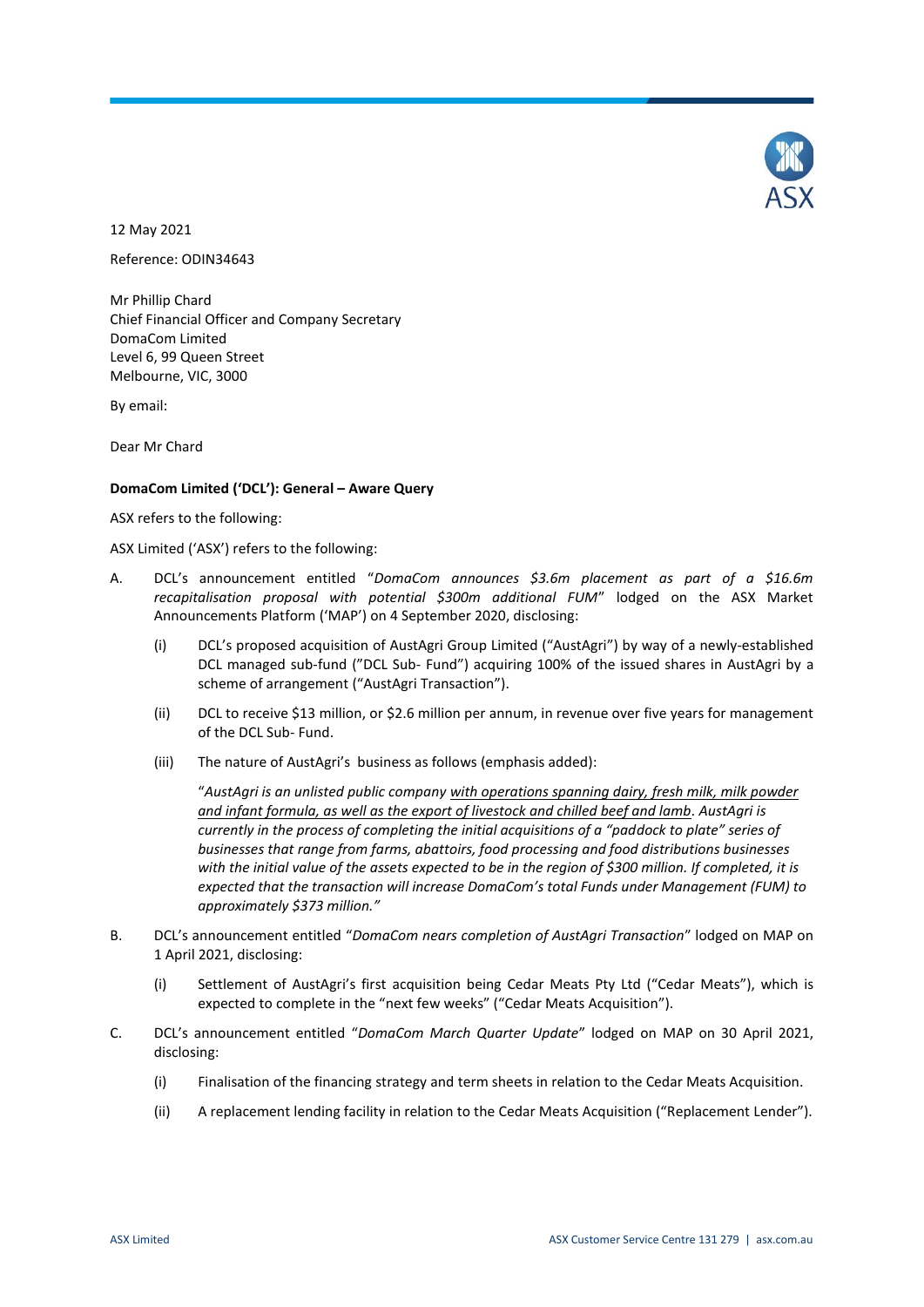- D. The A Current Affair television segment entitled "*The QCs, the conman and the spectacular stock market*  deal" aired on the Channel Nine Network<sup>1</sup> on 6 May 2021 ("ACA Segment"), which alleged the following:
	- (i) As quoted, "*a subsidiary of AustAgri has a purchase contract to acquire Cedar Meats for which a circa \$7 million deposit has been paid*."
- E. DCL's announcement entitled "*Request for Trading Halt*" lodged on MAP on 7 May 2021, sought to clarify information within the ACA Segment ("Trading Halt").
- F. DCL's announcement entitled "*AustAgri Transaction Update*" lodged with ASX [and not released on MAP] on 10 May 2021, disclosing:
	- (i) On 7 May 2021, AustAgri had entered into a binding term sheet with a Replacement Lender that, subject to satisfying all conditions precedent, will allow the settlement of the purchase of Cedar Meats.
- G. DCL's announcement entitled "*Voluntary Suspension*" lodged on MAP on 11 May 2021, sought to respond to ASX's queries relating to the AustAgri Transaction, Cedar Meats Acquisition and the ACA Segment ("Suspension").

#### **Request for information**

 $\overline{a}$ 

Having regard to the above, ASX considers that DCL should clarify details surrounding the AustAgri Transaction as well as those raised in the ACA Segment. Accordingly, ASX asks DCL to respond separately to each of the following requests for information:

- 1. In relation to the Cedar Meats Acquisition and Replacement Lender:
	- (i) Please clarify who is the Replacement Lender?
	- (ii) Please clarify what amount is being borrowed under the replacement lending facility?
	- (iii) Please clarify what is the interest rate and maturity for the amount being borrowed?
	- (iv) Please clarify what security will the Replacement Lender have?
	- (v) Please explain that if less than the full amount of the purchase price for Cedar Meats is debt-funded via the Replacement Lender, how is the balance of the purchase price for the Cedar Meats Acquisition being funded?
	- (vi) Please clarify what are the conditions precedent for the loan and settlement of the purchase of Cedar Meats?
	- (vii) Will DCL have any obligations and/ or exposure to this loan? Please provide details.
	- (viii) Please clarify if there is there a deadline for completion of the acquisition of Cedar Meats?
	- (ix) Please clarify if the \$7m deposit is refundable if the acquisition does not proceed?
	- (x) Please explain how further acquisitions by AustAgri are proposed as well as to be funded?
	- (xi) What contribution and/ or security would DCL be expected to provide in relation to future acquisitions by AustAgri?

<sup>1</sup> Available online a[t https://9now.nine.com.au/a-current-affair/asic-examining-stock-market-deal-austagri/263e2b13-fe32-48c5-9929-3156f08ea258](https://9now.nine.com.au/a-current-affair/asic-examining-stock-market-deal-austagri/263e2b13-fe32-48c5-9929-3156f08ea258)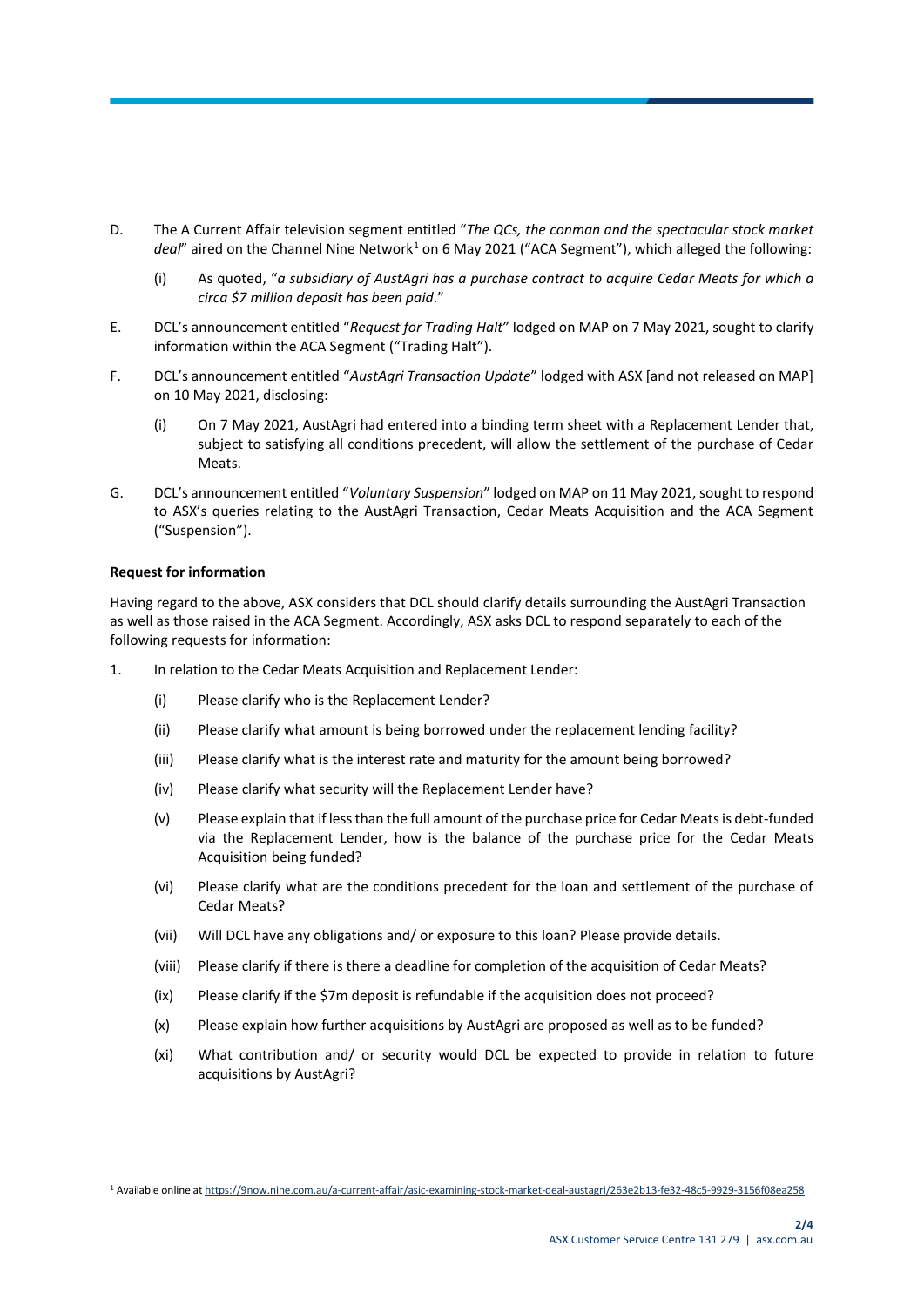- 2. In relation to the AustAgri Transaction and the allegations raised in the ACA Segment:
	- (i) Please clarify who are AustAgri's directors, major shareholders and their relationship (if any) to DCL?
	- (ii) Noting DCL's announcement on 4 September 2020 included information about the nature of AustAgri, please clarify what business AustAgri currently conducts?
	- (iii) Please clarify what are the AustAgri assets and liabilities (if any) being acquired by DCL as part of the AustAgri Transaction?
	- (iv) Pleases clarify what fees DCL will receive to manage the asset(s) of AustAgri.
	- (v) Pleases provide a summary of the main commercial terms of the AustAgri Transaction including those relating to DCL's expectation of earning an annual fee of a minimum of \$2.6 million per annum based solely on the ownership of Cedar Meats by AustAgri.
	- (vi) What are the remaining conditions precedent to be satisfied before the AustAgri Transaction is completed?
	- (vii) Please clarify how AustAgri shareholders realise value by accepting units in the DCL Sub-Fund in exchange for their shares in AustAgri.
	- (viii) Please clarify whether the DCL Sub-Fund will be newly incorporated or does it already exist?
	- (ix) Please clarify what percentage of units in the sub-fund will be owned by DCL after the issue of units to AustAgri shareholders?
	- (x) Please clarify what form of return will AustAgri shareholders receive as unitholders in the DCL Sub-Fund?
	- (xi) Please explain how entering into the AustAgri transaction is intended to generate returns for DCL shareholders.
- 3. Please confirm that DCL is complying with the Listing Rules and, in particular, Listing Rule 3.1.
- 4. Please confirm that DCL's responses to the questions above have been authorised and approved in accordance with its published continuous disclosure policy or otherwise by its board or an officer of DCL with delegated authority from the board to respond to ASX on disclosure matters.

#### **When and where to send your response**

This request is made under Listing Rule 18.7. Your response is required as soon as reasonably possible and, in any event, by no later than **9:30 AM AEST Tuesday, 18 May 2021**. You should note that if the information requested by this letter is information required to be given to ASX under Listing Rule 3.1 and it does not fall within the exceptions mentioned in Listing Rule 3.1A, DCL's obligation is to disclose the information 'immediately'. This may require the information to be disclosed before the deadline set out in the previous paragraph and may require DCL to request a trading halt immediately.

Your response should be sent to me by e-mail at **ListingsComplianceMelbourne@asx.com.au**. It should not be sent directly to the ASX Market Announcements Office. This is to allow me to review your response to confirm that it is in a form appropriate for release to the market, before it is published on the ASX Market Announcements Platform.